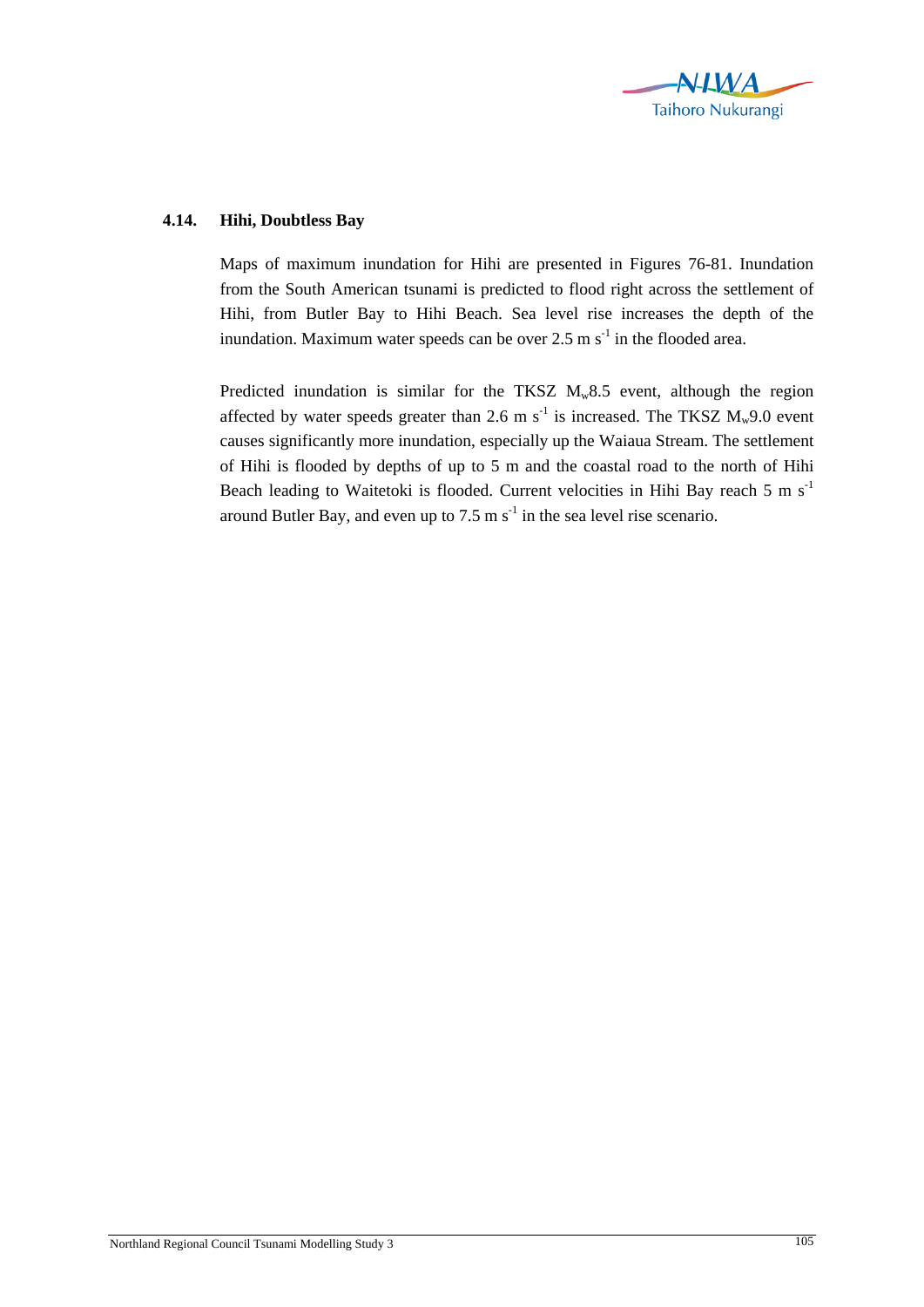



## **Figure 76: Hihi, Doubtless Bay: Maximum inundation speed (upper) and depth (lower) plots for the South American tsunami scenario at MHWS (to extent of LiDAR).**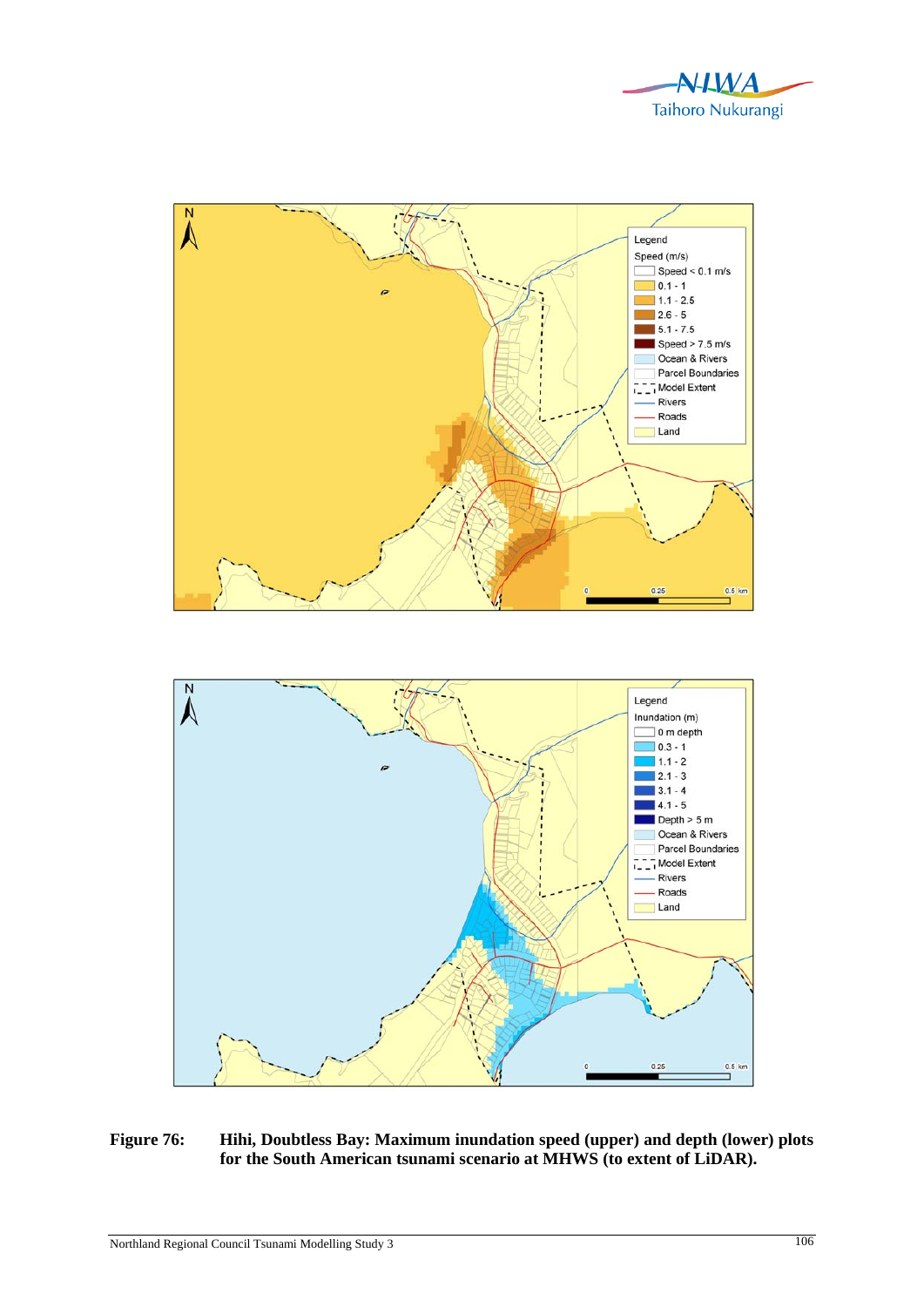





**Figure 77: Hihi, Doubtless Bay: Maximum inundation speed (upper) and depth (lower) plots for the South American tsunami scenario at MHWS + 50cm (to extent of LiDAR).**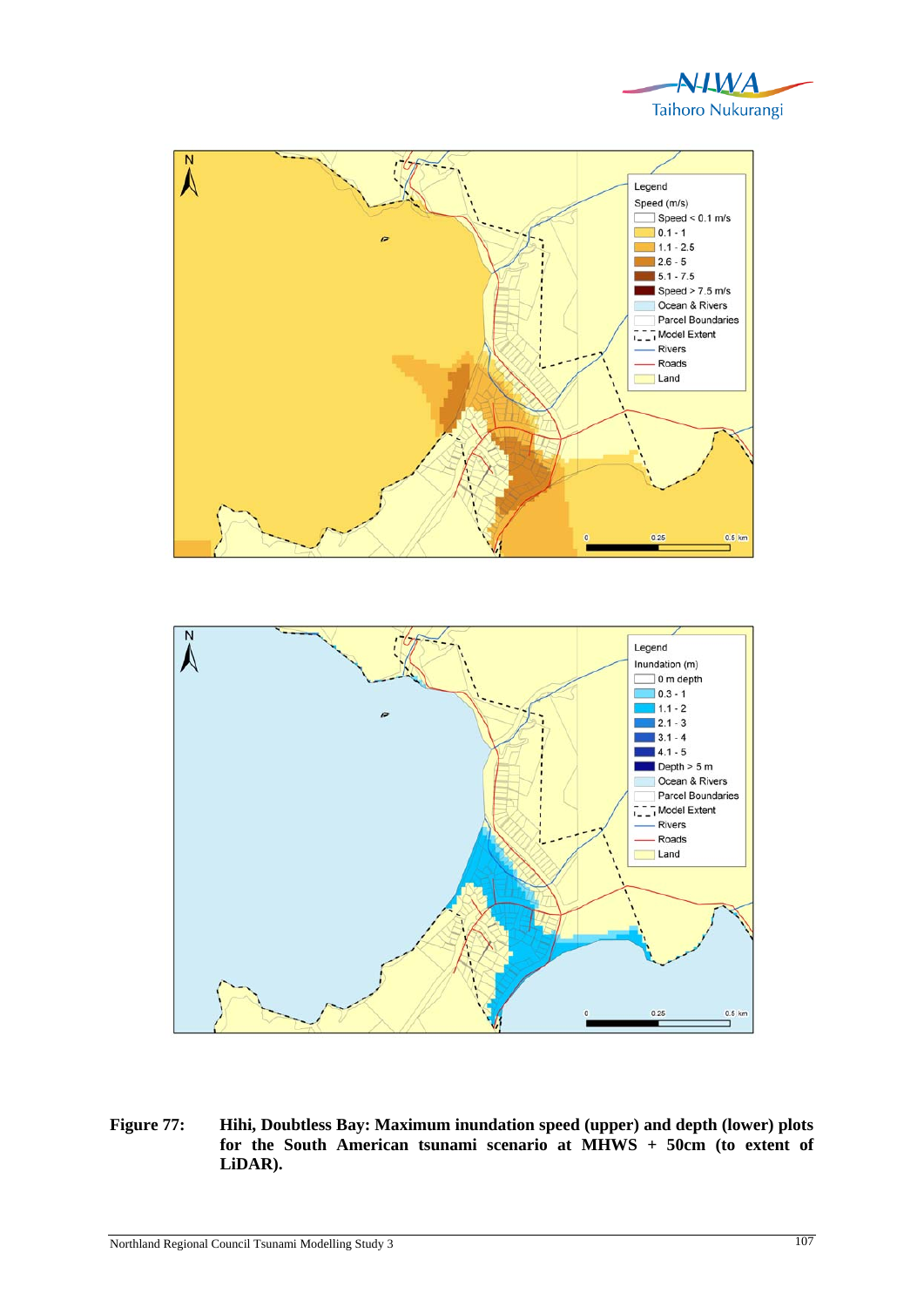





**Figure 78: Hihi, Doubtless Bay: Maximum inundation speed (upper) and depth (lower) plots for the Mw8.5 Tonga-Kermadec subduction zone scenario at MHWS (to extent of LiDAR).**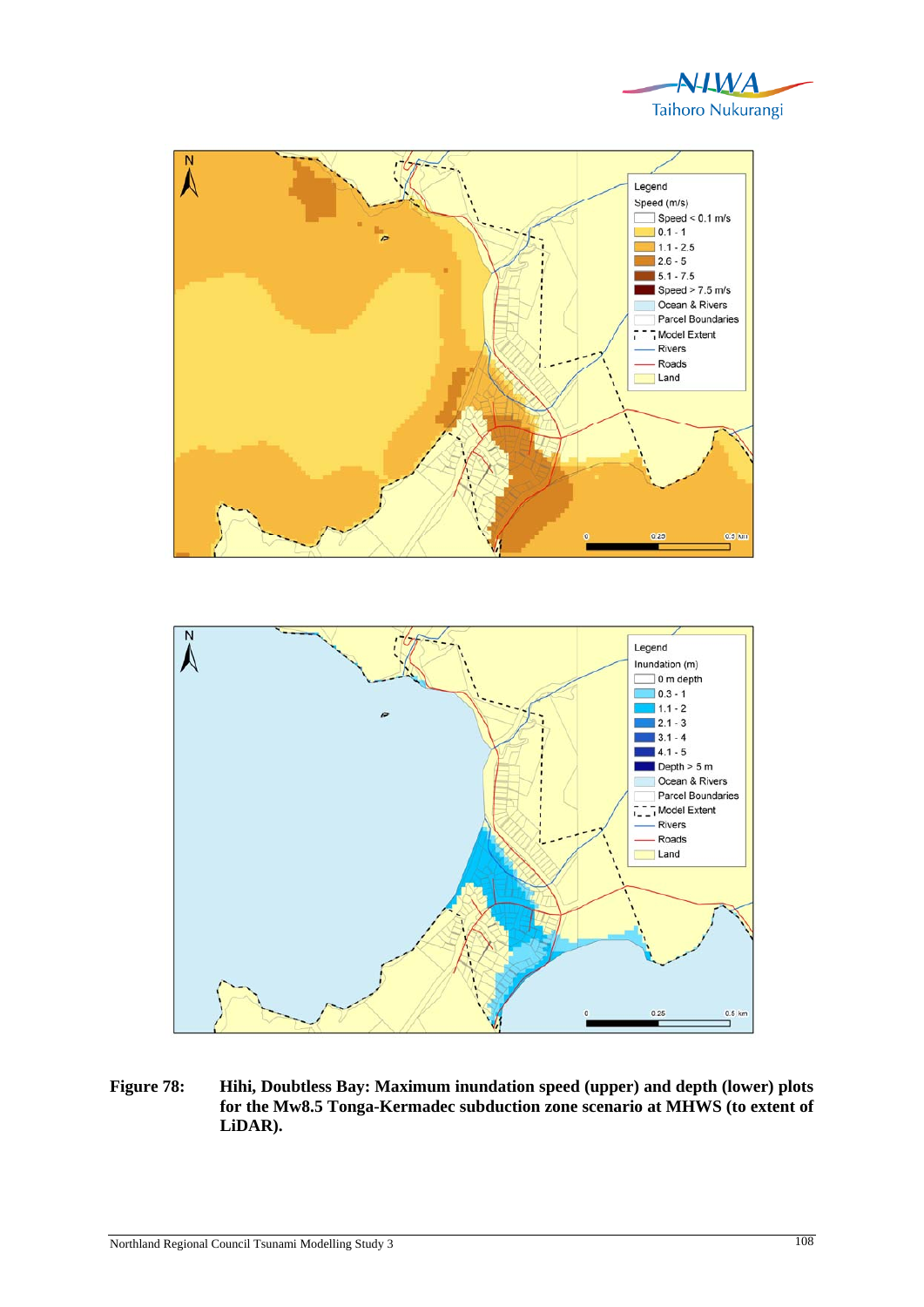



**Figure 79: Hihi, Doubtless Bay: Maximum inundation speed (upper) and depth (lower) plots for the Mw8.5 Tonga-Kermadec subduction zone scenario at MHWS + 50cm (to extent of LiDAR).**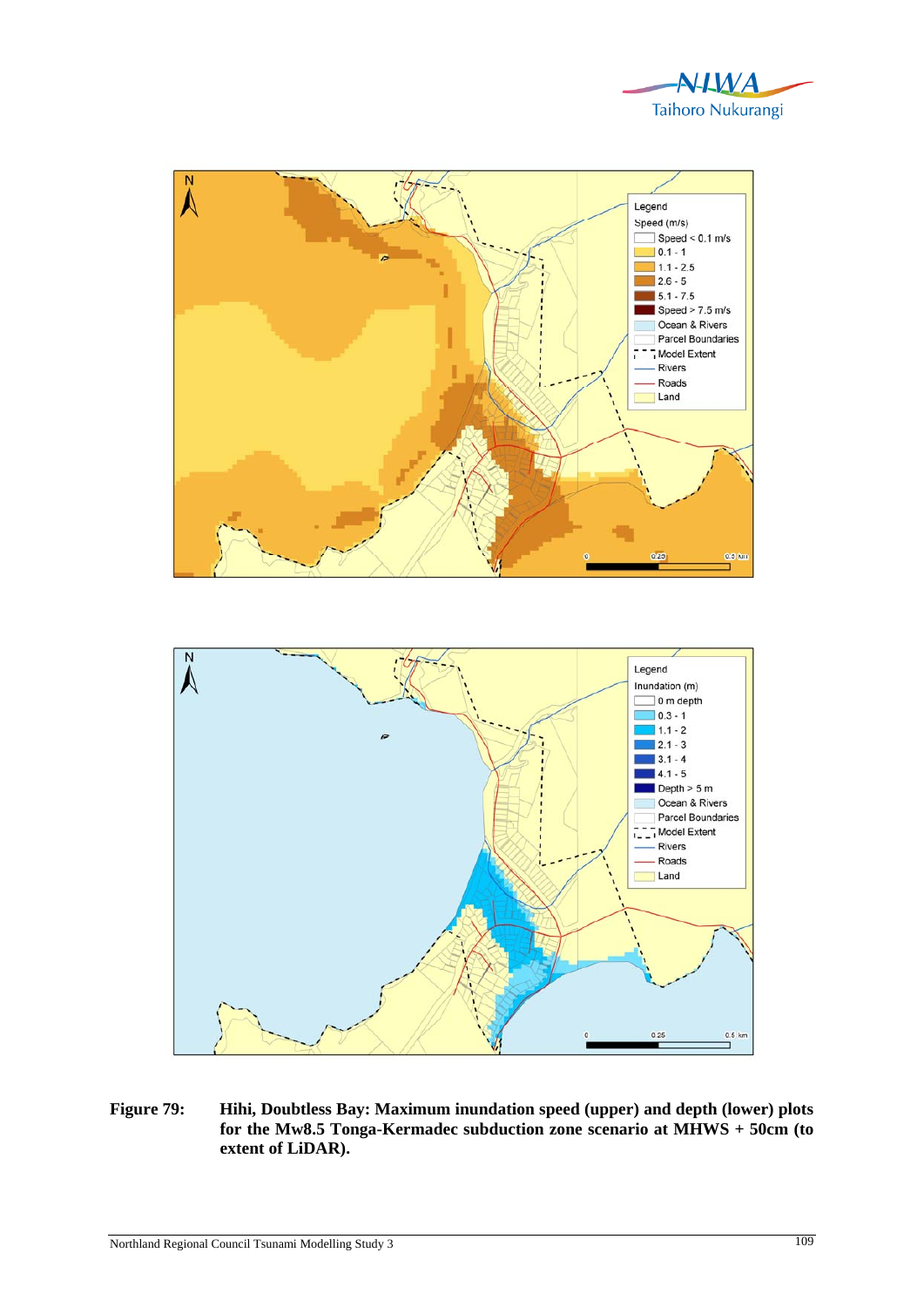





**Figure 80: Hihi, Doubtless Bay: Maximum inundation speed (upper) and depth (lower) plots for the Mw9.0 Tonga-Kermadec subduction zone scenario at MHWS (to extent of LiDAR).**